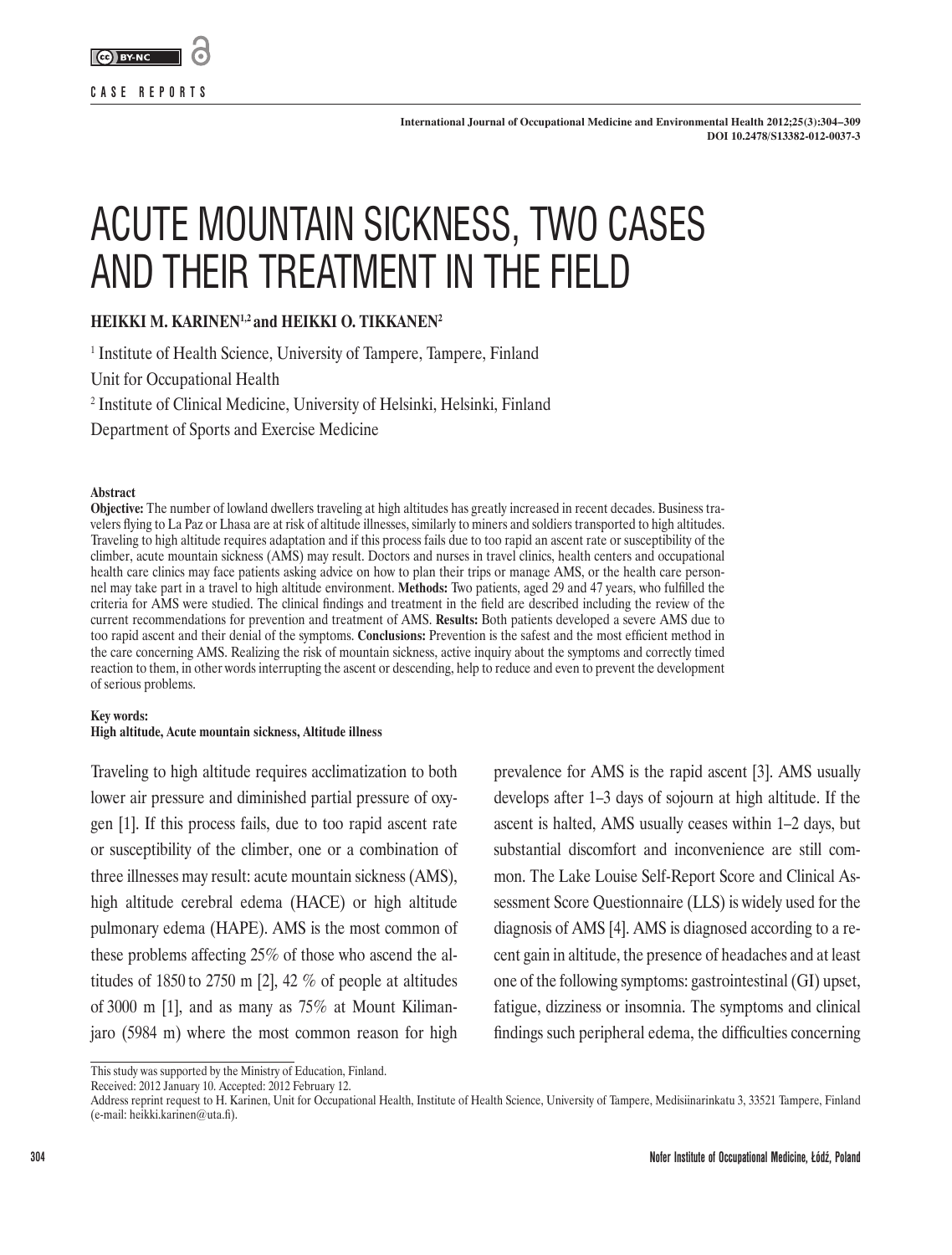walking along the straight line or standing and changes in the mental state were graded from 0 to 4, with 0 meaning no symptoms at all, 1–4 meaning mild, moderate, severe and extremely severe symptoms, respectively. A sum of the self-reported symptom points equaling 3 or above, including headache, indicated AMS (Table 1) [1].

Doctors and nurses in health centers, travel clinics and occupational health care clinics may be approached by patients asking advice on how to plan their trips or treat either themselves or a friend at high altitude, or the health care personnel may take part in an expedition to high altitude environment. In this article, we present two cases of AMS patients and their treatment in the field including the review of the current recommendations for prevention and treatment of AMS.

## **CASE 1. Physical stress, dehydration and too rapid ascent**

A 29-year-old, healthy, non-smoking and experienced Finnish mountaineer participated in an expedition to a mountain over 8000 m high in Tibet. It took him four days to reach the altitude of 5000 m by car and he spent three days there to acclimatize. He had no previous history of AMS. The heart rate (HR) at rest was 60 per minute and the LLS showed no altitude-related symptoms. There was a 400 m ascent to the next camp, and the distance to be covered was 15 km. The weather was first sunny and warm, later it was cloudy, and at times there was a slight snowfall. The climber drank 1900 ml of fluid during the trek. During the day, he excreted 500 ml of urine. On arrival at the campsite – at the height of  $5425$  m – he was accompanied by one fellow climber. He felt a little tired with a slightly slowed coordination, but the camp routines went fast.

After putting up the tent, he felt very tired and shivering cold. In the sleeping bag, his body temperature under the arm rose to 37.8°C. He consumed fluids in the form of food and drink – in total 2 400 ml. During the following night,

**Table 1.** Lake Louise acute mountain sickness questionnaire\*

| Symptom                                    | Score            |
|--------------------------------------------|------------------|
| Headache                                   |                  |
| no headache                                | $\boldsymbol{0}$ |
| mild headache                              | 1                |
| moderate headache                          | $\overline{c}$   |
| severe, incapacitating                     | 3                |
| Gastrointestinal symptoms                  |                  |
| no gastrointestinal symptoms               | $\overline{0}$   |
| poor appetite or nausea                    | 1                |
| moderate nausea or vomiting                | $\overline{2}$   |
| severe nausea and vomiting, incapacitating | 3                |
| Fatigue/weakness                           |                  |
| not tired or weak                          | 0                |
| mild fatigue/weakness                      | 1                |
| moderate fatigue/weakness                  | $\overline{c}$   |
| severe fatigue/weakness, incapacitating    | 3                |
| Dizzy/light-headedness                     |                  |
| not dizzy                                  | $\theta$         |
| mild dizziness                             | 1                |
| moderate dizziness                         | $\overline{c}$   |
| severe, incapacitating                     | 3                |
| Difficulty with sleeping                   |                  |
| slept well as usual                        | $\theta$         |
| did not sleep as well as usual             | 1                |
| woke up many times, poor night's sleep     | $\overline{c}$   |
| could not sleep at all                     | 3                |
| Clinical assessment                        |                  |
| change in mental status                    |                  |
| no change                                  | $\boldsymbol{0}$ |
| lethargy/lassitude                         | 1                |
| disoriented/confused                       | 2                |
| stupor/semi-consciousness                  | 3                |
| ataxia (heel to toe walking)               |                  |
| no ataxia                                  | $\theta$         |
| maneuvers to maintain balance              | $\mathbf{1}$     |
| steps off line                             | $\overline{c}$   |
| falls down                                 | 3                |
| cannot stand                               | $\overline{4}$   |
| peripheral edema                           |                  |
| no edema                                   | $\theta$         |
| one location                               | $\mathbf{1}$     |
| two or more locations                      | $\overline{2}$   |

\* An individual has acute mountain sickness as assessed by the Lake Louise self-assessment scoring system if they fulfill the following criteria: 1 – recent ascent at high altitude, 2 – headache present, 3 – the total symptom score above 3 [1,4].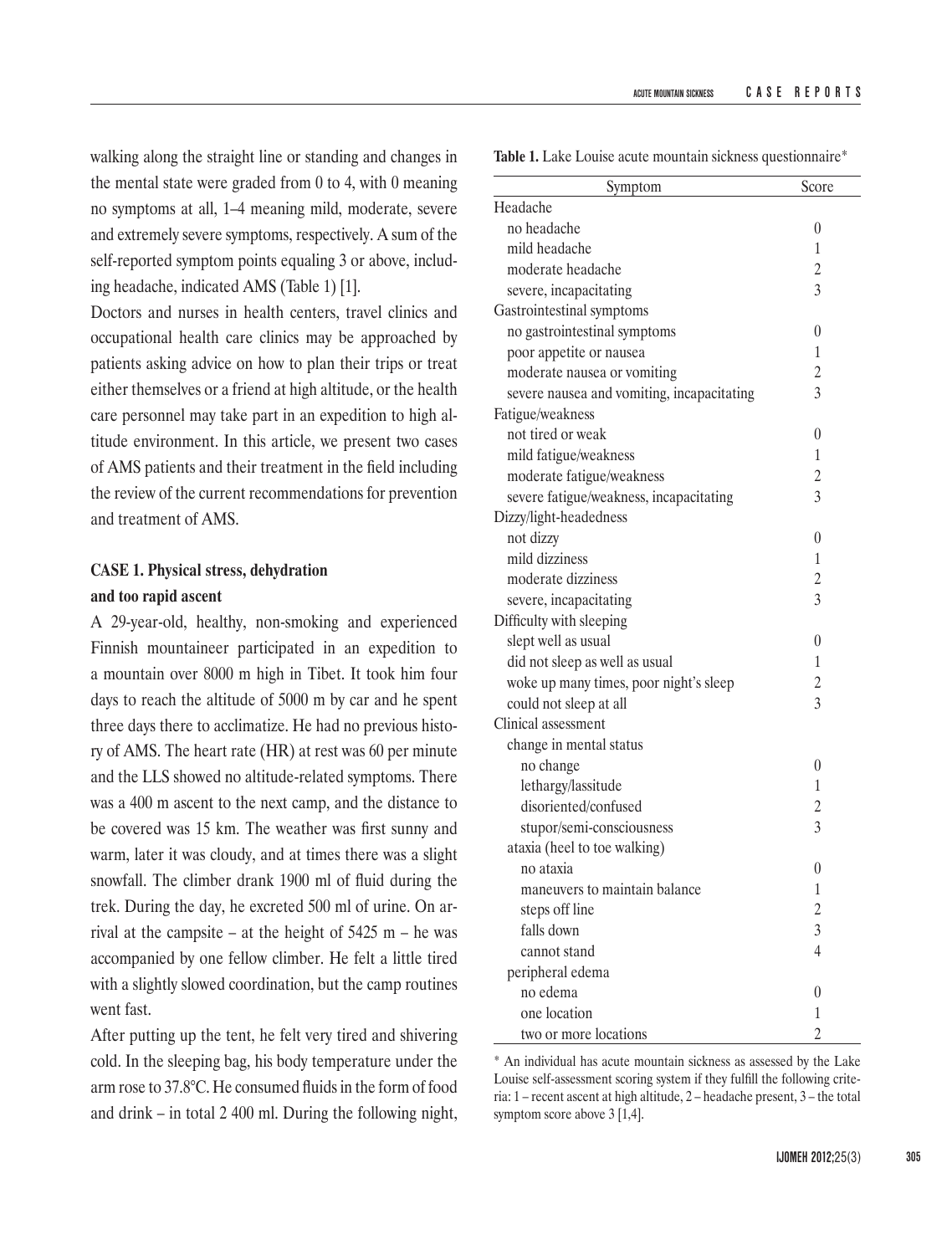he did not urinate at all. On falling asleep at 8:00 p.m. his HR was 120/min and respiratory rate  $(RR) - 30$ /min. After he fell asleep, his companion soon perceived periodic breathing caused by high altitude which is similar to Cheyne-Stokes type breathing, and at 10:00 p.m., his HR rose to 130/min.

Furthermore, the shortness of breath and the feeling of compression were found in the chest. The breathing sounds were bubbling when auscultated. The arterial oxygen saturation (SpO<sub>2</sub>) was 59%, LLS 8 and AMS and HAPE were diagnosed. 250 mg of Asetatzolamide and 20 mg of nifedipine began to be administered every eight hours and the development of the situation was monitored during the night at intervals of 1–2 hours. The subject drank 600 ml of water during the night. When the symptoms eased at 2:00 a.m., with RR 21/min and HR – 115/min, he was given permission to sleep in spite of a slight headache. In the morning, he was feeling well, except for slight faintness and headache. He excreted 750 ml of urine, his RR was  $20/\text{min}$ , SpO<sub>2</sub> – 71% and HR – 105/min. At lung auscultation no sounds of edema were heard at any stage. 8 points on the LLS scale indicated moderate mountain sickness and the patient should have been treated with descent, oxygen or a portable hyperbaric chamber. At this camp, they had no oxygen treatment or evacuation facilities. They communicated via satphone with their travel clinic. According to the doctor's instructions, he stayed at this altitude because descent was not possible. After two days' rest, all symptoms disappeared, SpO<sub>2</sub> was  $74\%$ , HR – 95/min and he continued four kilometers on to the next camp, which was 200 m higher and had better facilities. The ascent went without problems and no further symptoms of AMS or HAPE occurred. The medication was discontinued after three nights without any problems in a 5650 m camp when his HR was  $75/\text{min}$ , RR 18/min and SpO<sub>2</sub> – 85%. After this, the subject participated in the expedition normally without any restrictions.

## **306 IJOMEH 2012;**25(3)

## **CASE 2. Too rapid ascent and denial of the symptoms**

A 47-year-old, non-smoking and experienced mountaineer, who, however, had not earlier been above the altitude of 4000 m, participated in a car drive in the highlands of Tibet. The road went to the highlands from 1500 m to a village at 2930 m, where he spent two nights to acclimatize. The next day he got a headache and did not feel well when the expedition continued the ascent. The patient did not tell anyone about his symptoms. During the following day, the road rose to 4800 m and the headache symptoms increased. Because of the headache, the patient started to take paracetamol (500 mg three times a day) as pain medication. When the doctor of the expedition talked to him, he reported that he was well and had no symptoms of AMS at all. During the following morning, the man had a severe headache, faintness and moderately strong light-headedness which impaired his co-ordination and caused ataxia. The previous night, his sleep had been extremely fragmentary and he had slept only a few hours.  $SpO<sub>2</sub>$  was 58% at rest, there were crackles and bubbling in the lung auscultation, HR was 110/min and LLS was 6. At this moment, AMS, HAPE and HACE were diagnosed and the following treatment was initiated: 250 mg of acetazolamide, 20 mg of nifedipine and 8 mg of dexamethason once, and then 4 mg every eight hours. Because of restricted oxygen capacity, oxygen was given to him at intervals of a couple of hours for 20 min as adjuvant care 4 l/min. The patient's urgent evacuation was necessary but since the vehicles broke down then, the evacuation was delayed by 2 days. During the day, the situation deteriorated. Based on the auscultation and percussion, it was determined that the right lung was half full and the left lung was full of fluid. SpO<sub>2</sub> was still 58% in spite of the treatment, the skin was extremely pale and the lips cyanotic. There was no fever. Urine excretion was at a standstill. Lake Louise score was 8. In the evening, the man's health improved a little, even though SpO<sub>2</sub> was still only 68%. He could not lie down because of an increase in dyspnea, so he had to spend his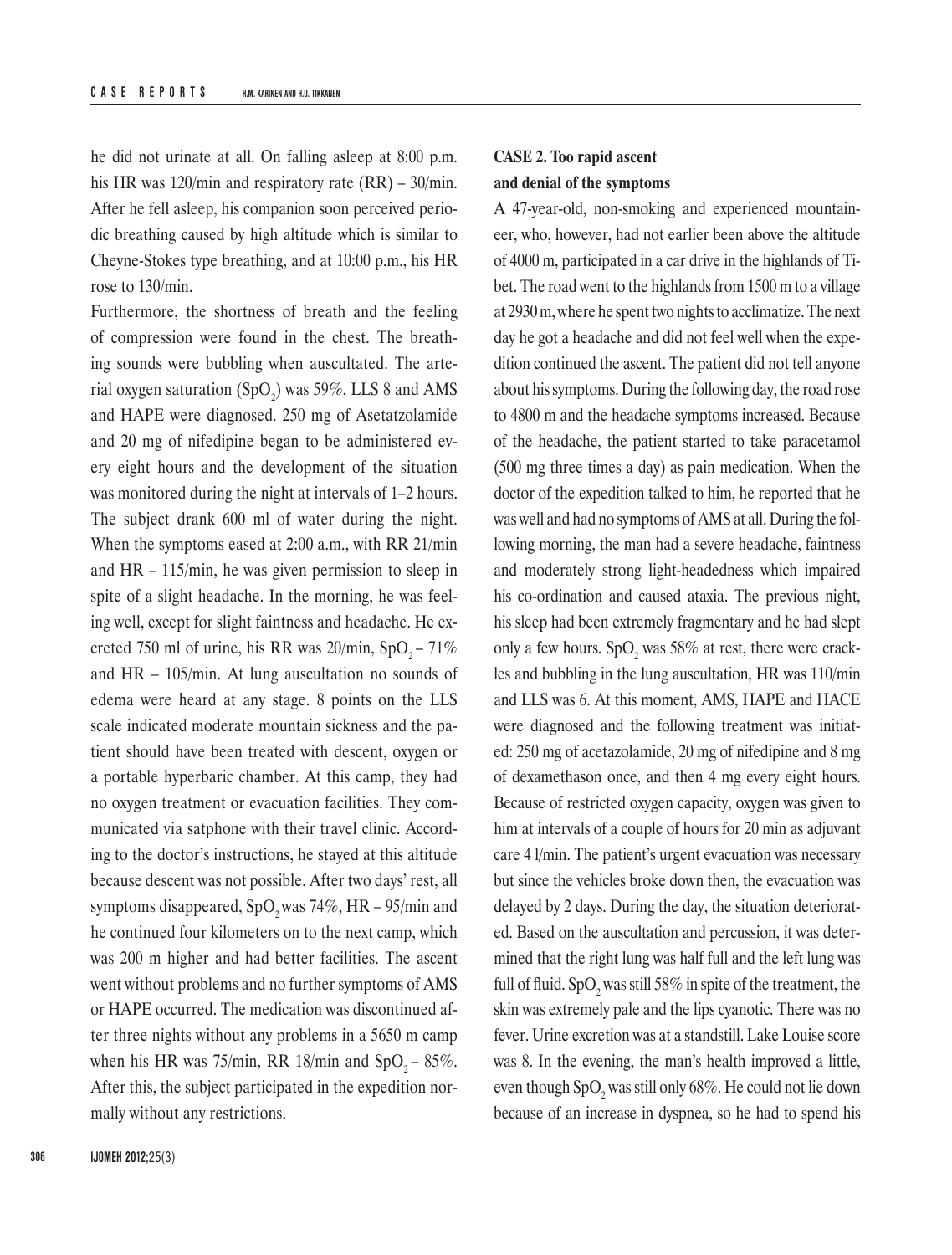night in a sitting position. During the following morning, he was relatively healthy, there was still cyanosis in the lips, but slighter. The night elapsed, while he was sitting on a chair, and he did not need additional oxygen. SpO<sub>2</sub> was  $64\%$ and HR – 124/min. Urine excretion started abundantly in the morning. In the lungs there was a bubbling sound on both sides, by percussion, the right lung seemed to be full of fluid. The patient's evacuation and descent was begun the following day and he was accompanied by a doctor. During transportation, HR was  $125/m$ in all the time. SpO<sub>2</sub> and HR returned to normal (SpO<sub>2</sub> – 91%, HR – 64/min) at 1500 m where breathing was trouble-free and lung auscultation produced only a slight sound from the right basal area. He still had minor ataxia and light-headedness. Acetazolamide and nifedipine were discontinued. Four weeks later, the patient was totally symptom-free and healthy.

## **DISCUSSION**

Normally, lowland dwellers make their first ascents to high altitude via the easiest or most popular ways by using commercial tour operators. In the Himalayas, it may take 10–15 days for the trekkers to reach about 5000–6000 m. The ascent of Kilimanjaro (5984 m) usually takes five or 6 days. Some international airports like Lhasa or La Paz are even situated 3650–4058 m above the sea level. Most tour operators have experienced guides with them, but – for example – business travelers may choose to travel alone. It is important for all doctors and nurses who give health advice to travelers to have the basic knowledge of AMS. Patients may ask advice when planning a trip to highlands or mountains or health care professionals may have to cope with and treat AMS in their own patients. The medicines and treatment of AMS are presented in Table 2 and 3 [1,5,11,12].

| Medication                                     | Indication  | Preventive dosage                                                                                                            | Treatment dosage                                                                              |
|------------------------------------------------|-------------|------------------------------------------------------------------------------------------------------------------------------|-----------------------------------------------------------------------------------------------|
| Acetazolamide                                  |             | AMS, HACE oral 125 mg twice per day                                                                                          | 250 mg <i>PO</i> twice per day*                                                               |
| Dexamethasone                                  |             | AMS, HACE oral 2 mg every 6 h or 4 mg every 12 h                                                                             | AMS $-PO$ , IV, IM: 4 mg, every 6 h HACE:<br>8 mg once, then 4 mg every 6 h                   |
| Nifedipine                                     | <b>HAPE</b> | oral 30 mg SR version, every 12 h<br>or 20 mg of SR version every 8 h                                                        | oral 30 mg SR version, every 12 h<br>or 20 mg of SR version every 8 h                         |
| Sildenafil                                     | <b>HAPE</b> | oral 50 mg every 8 h                                                                                                         | no recommendations, preventive dosage<br>has been administered                                |
| Tadalafil                                      | <b>HAPE</b> | oral 10 mg twice per day                                                                                                     | no recommendations, preventive dosage<br>has been administered                                |
| Salmeterol                                     | <b>HAPE</b> | inhaled 125 µg twice per day                                                                                                 |                                                                                               |
| Oxygen                                         |             | usually only at $> 8000$ m expeditions,<br>2–4 l/min by mask or nasal cannulas                                               | 2–4 l/min by mask initially, then $1-2$ l/min<br>or titrate dose until SaO <sub>2</sub> > 90% |
| Portable hyperbaric<br>chamber,<br>Gammow bag® |             |                                                                                                                              | depends on the model; 13-26 kPa<br>for a minimum of 2 h; continued as long<br>as necessary    |
| Descent                                        | <b>HAPE</b> | AMS, HACE, to ascend only 300–600 m per day and to have<br>an acclimatization day for every 1000 m of<br>the altitude gained | 500 m at least, in mild cases stop,<br>rest and acclimatize 1-2 days                          |

**Table 2.** Recommended dosages for medications used in the prevention and treatment of altitude illness [1,5,11]

AMS – acute mountain sickness, HACE – high altitude cerebral edema, HAPE – high altitude pulmonary edema, SR – sustained release. *PO* – per os, *IV* – intravenous, *IM* – intramuscular.

\* Acetazolamide can also be used at this dose as an adjunct to dexamethasone in HACE treatment, but dexamethasone remains the primary treatment for that disorder.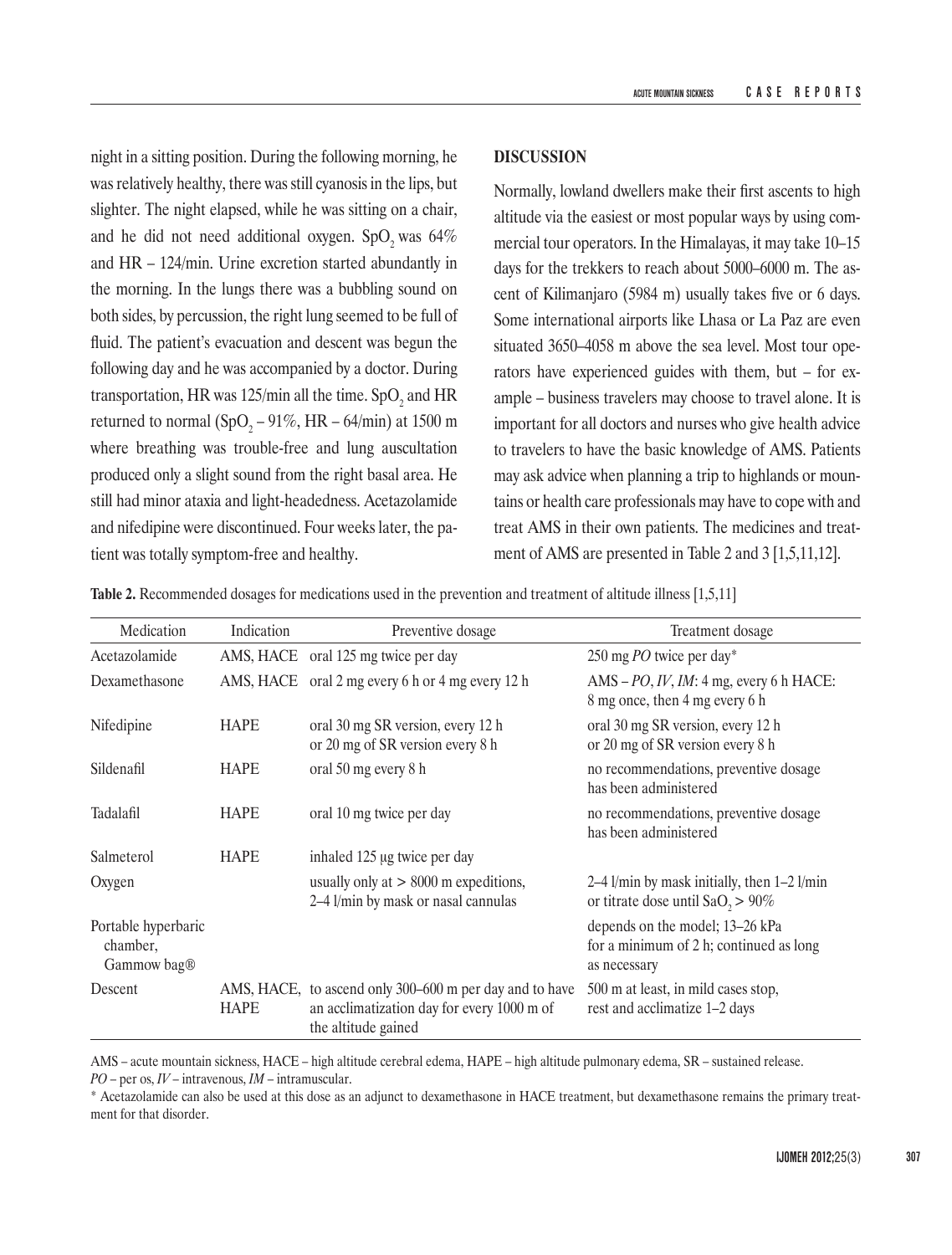| Illness                                      | Treatment                                             |
|----------------------------------------------|-------------------------------------------------------|
| Mild AMS                                     | stop, rest and acclimatize 1–2 days, consider descent |
|                                              | painkiller medicine (Paracetamol, Ibuprofen)          |
|                                              | antiemetics may be useful (metoclopramid)             |
|                                              | acetazolamide if needed                               |
| Severe AMS and/or HACE                       | descent, oxygen, evacuation                           |
|                                              | dexamethason                                          |
|                                              | pressure bag if immediate descent is not possible     |
| <b>HAPE</b>                                  | descent, oxygen, evacuation                           |
|                                              | nifedipine                                            |
|                                              | pressure bag if immediate descent is not possible     |
| Severe AMS that cannot type for HAPE or HACE | descent, oxygen, evacuation                           |
|                                              | dexamethason                                          |
|                                              | nifedipine                                            |
|                                              | pressure bag if immediate descent is not possible     |

**Table 3.** Treatment of altitude illness [based on 11]

Abbreviations as in Table 2.

When climbing the altitudes over 3000 m, the current recommendations are to ascend only 300–600 m per day and to have an acclimatization day for every 600–1200 m of altitude gained [1,5], so that the body can adapt to the altitude. In practice, travelers and climbers usually ascend considerably faster than commended [3]. Slight symptoms of AMS may become more serious if the symptoms and warning signs are ignored. Continuing the ascent may lead to HAPE or HACE, which are life-threatening conditions. There have been HAPE cases at 1400–2400 m even though, usually, these problems are found at altitudes over 2500 m [6]. The symptoms may increase throughout a few hours and the patient may no longer be capable of descending himself.

During the ascent, one of the most important actions to avoid mountain sickness is to have sufficient food and drink intake [7]. Lack of oxygen causes hyperventilation, and thus dehydration increases while breathing [8]. The adequate amount of fluid at high altitude is not precisely defined, but 5–7 l of fluids per day are usually consumed. Often, the

trip is made in a hygiene environment different from the travelers' country of origin and diarrhea and vomiting may disturb the fluid and energy balance of the body [8]. Lack of oxygen makes logical thinking more difficult, which may predispose one to serious miscalculations [9]. Young healthy males are often at the greatest risks of AMS as they may ascend too fast too high because of their good physical condition. Physically heavy exertions, such as downhill skiing or climbing, are often begun before the body has had time to adapt at certain altitude [10]. Traveling in groups gives extra security, but in some cases there may occur an unwise competitive spirit. In a group, the objective analysis and reporting of the climber's own feelings may be forgotten and problems can accumulate when the climbers continue upwards. Tight schedules are also dangerous. It would be good to include in the schedules extra days for rest and adaptation. Prevention is the safest and the most efficient method in the care of AMS. The symptoms may not be easily noticed, and thus curative measures may be delayed. Remedying the situation requires radical actions such as interrupting